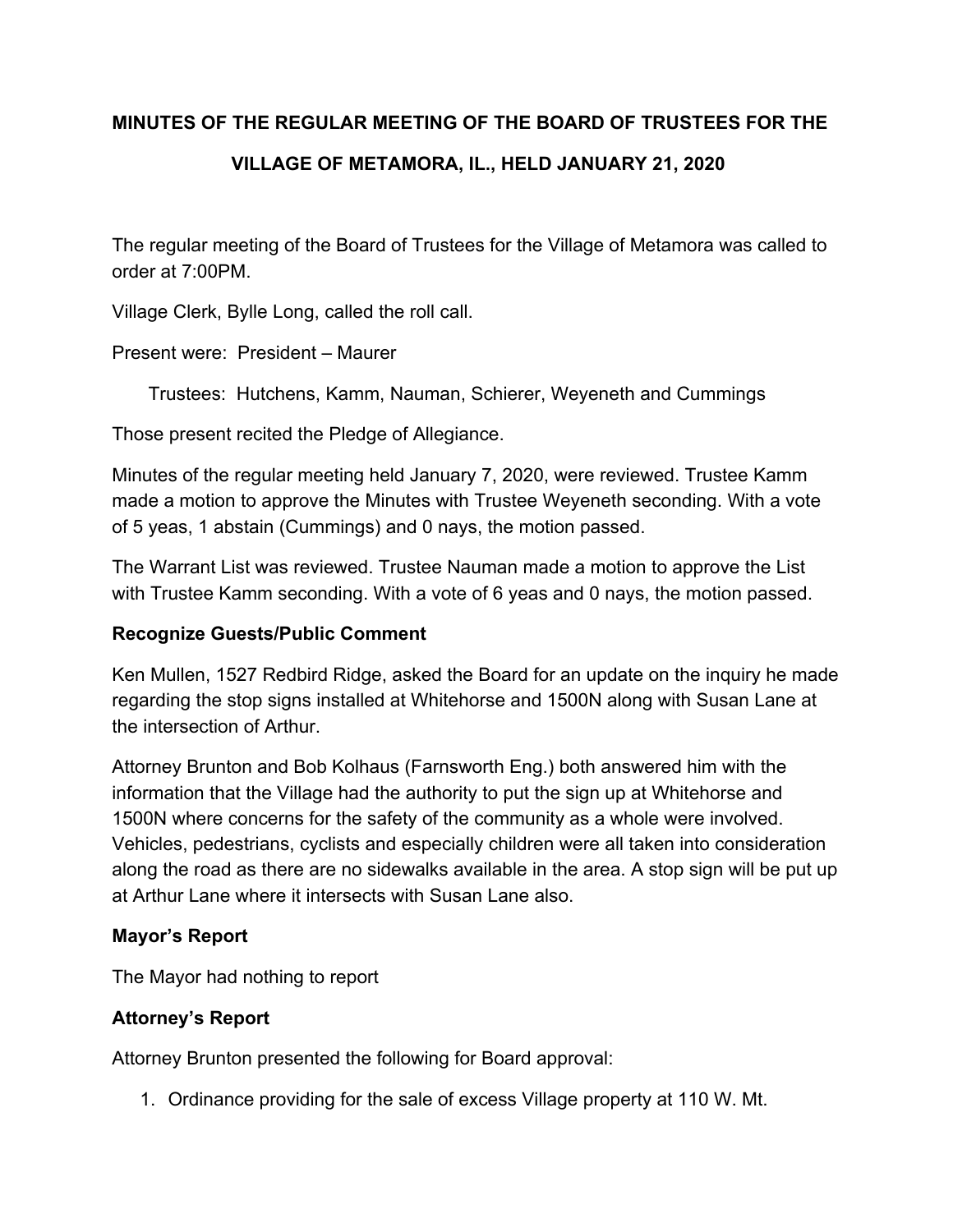Vernon St.

- Trustee Schierer made a motion to approve the Ordinance with Trustee Weyeneth seconding. With a vote of 7 yeas (including Mayor Maurer) and 0 nays, the motion passed.
- 2.Ordinance for Cash Rent Farm Lease with J&D Farm Partnership at \$275 per acre for Village Farmland.
- Trustee Weyeneth made a motion to approve the Ordinance with Trustee Kamm seconding. With a vote of 6 yeas (Including Mayor Maurer), 1 abstain ( Schierer) and 0 nays, the motion passed.

# **Engineer's Report**

Bob Kolhaus gave an update on the following:

- 1. Water Treatment Plant 500K Ground Storage Tank in 2016, a full blast and repaint was recommended for 2020 construction season. To get into the mix for painting contractors, bidding by the end of January will offer the best opportunity for competitive bidding and availability. Bob was seeking affirmation from the Board to proceed with limited invitations for bids from specialized companies.
- The Board agreed with the time schedule and gave him the okay to proceed with the limited invitations for bids from specialized companies.

# **Treasurer's Report**

Treasurer Garber gave the following report:

CASH BALANCES

Cash balances as of December 31, 2019 decreased \$23,872 about a .49% decrease from November 30, 2019

#### MAJOR RECEIPTS

| State of Illinois - Total Taxes | \$80,903 |
|---------------------------------|----------|
| <b>Morton Community Bank</b>    | \$14,232 |
| <b>MAJOR DISBURSEMENTS</b>      |          |
| Ameren                          | \$14,399 |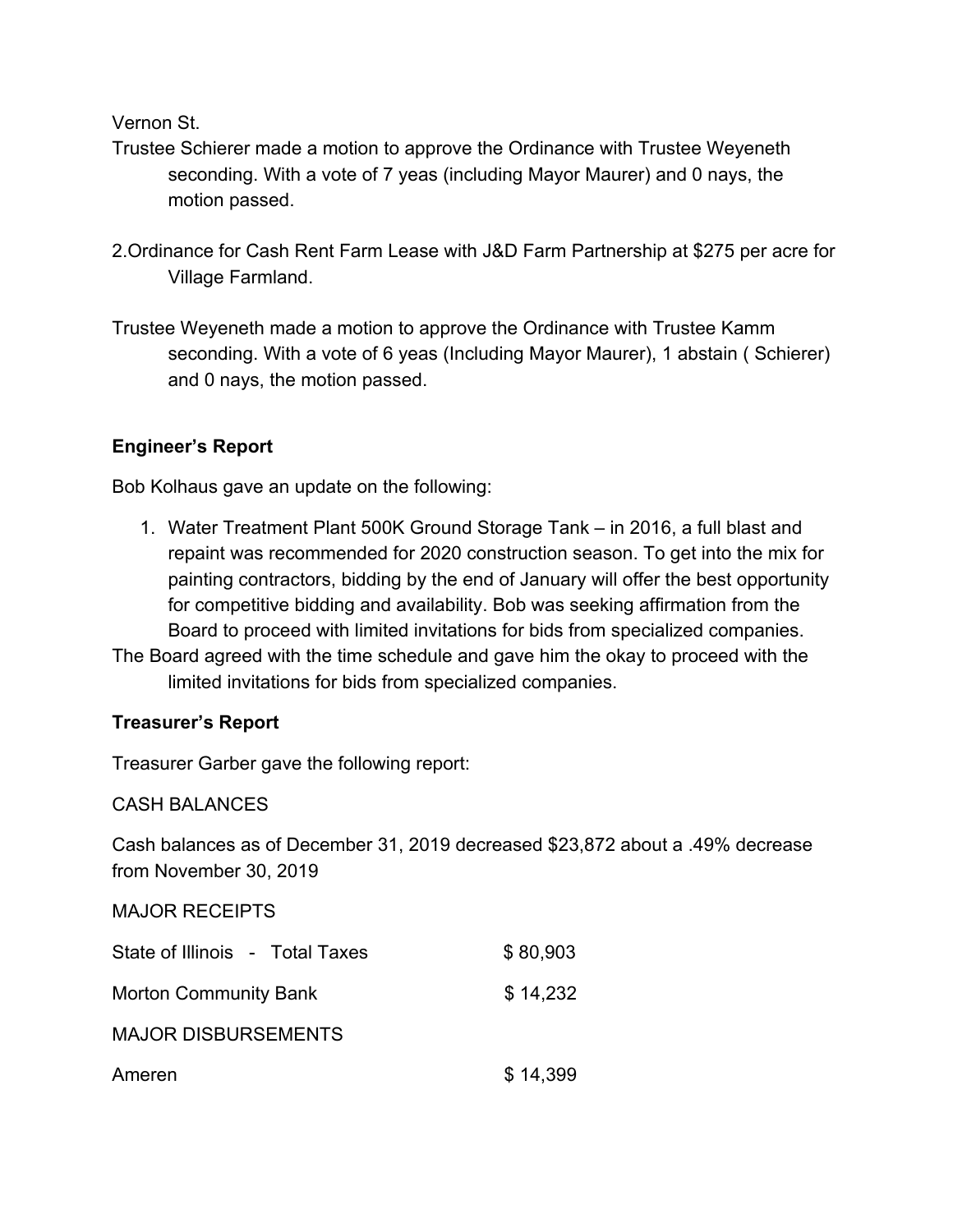| Farnsworth             | \$14,327 |
|------------------------|----------|
|                        |          |
| <b>IEPA</b>            | \$28,171 |
| <b>Miles Chevrolet</b> | \$38,282 |
|                        |          |

# INVESTMENTS

Funds were invested during the month of December in the Money Market at Commerce Bank earning interest at .85%. The Goodfield State Bank Money Market earned an interest rate of .25% on the balance at December 31<sup>st</sup>. The Goodfield State Bank Insured Cash Sweep Account earned 1% on the balance at December 31<sup>st</sup>.

# **Public Works Dept.**

Trustee Nauman reported he and Trustee Cummings had met with the owners of "The Fields" golf course to discuss reviewing the agreement for fees for use of raw water for the course. The owners came up with an offer for the monthly fee for the usage but Trustee Nauman said, according to Jason Jones, the offer would not cover the Village's utility rate per month. After a short discussion, the Board decided to schedule a committee meeting inviting all parties, including Jason Jones and Bob Kolhaus, relevant to the situation to try and come up with an agreement.

Trustee Nauman set a committee meeting for February 12, 2020, at 6PM.

# **Police/Fire/ESD**

Trustee Kamm nor Trustee Schierer had nothing to report.

# **Finance, Economic Development, Insurance**

Trustee Weyeneth had nothing to report.

# **Employee Relations, Long Term Planning-Zoning, Special Projects**

Trustee Hutchens had nothing to report, but did suggest the Board should make a decision on what to do with the two properties the Village owns on the corner of S. Niles and Rt 116.

# **Old Business**

There was none.